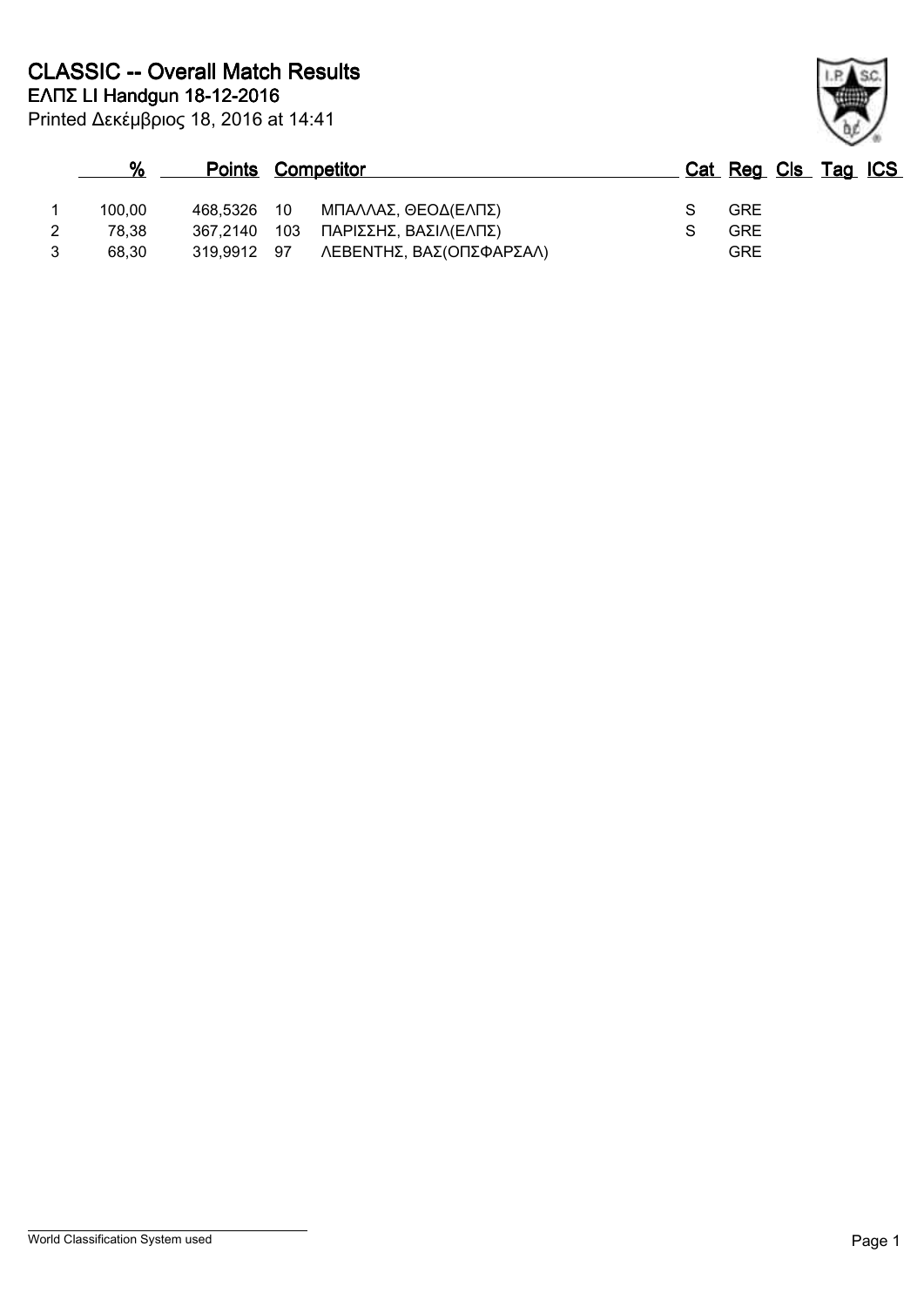| $\%$   | <b>Points Competitor</b> |                           |            | Cat Reg Cls Tag ICS |
|--------|--------------------------|---------------------------|------------|---------------------|
| 100.00 | 468,3439 44              | ΓΡΗΓΟΡΙΟΥ, ΓΡΗΓ(ΑΣΟΛΠ)    | <b>GRE</b> |                     |
| 87.74  | 410.9157 57              | ΣΑΒΒΙΔΗΣ, ΙΩΑΝ(ΣΟΚΙΛΚΙΣ)  | <b>GRE</b> |                     |
| 6.38   | 29,8735 105              | ΦΩΤΟΓΛΟΥ, ΕΥΑΓΓΕΛΙΑ(ΕΛΠΣ) | GRE        |                     |

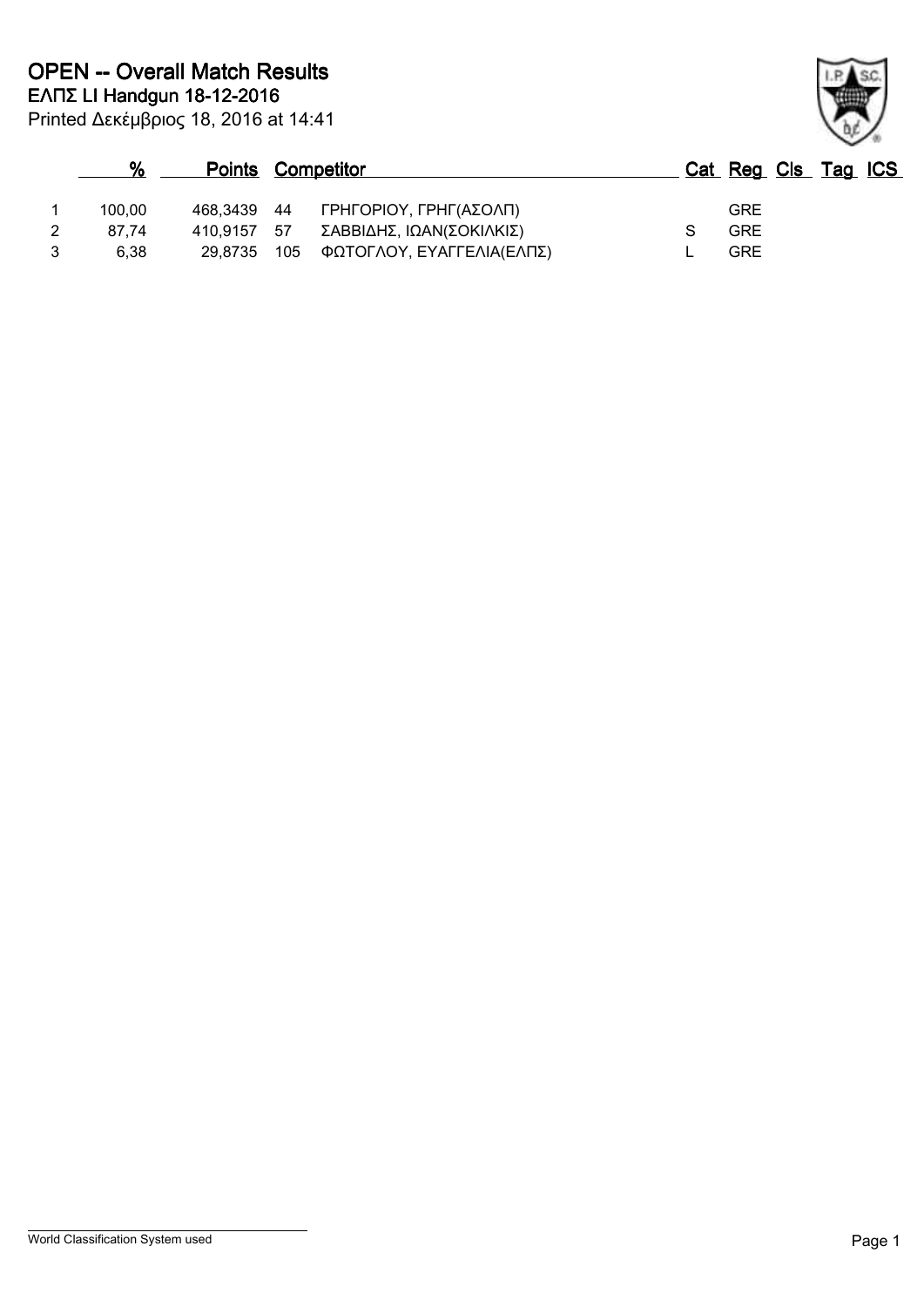**ΕΛΠΣ LI Handgun 18-12-2016 PRODUCTION -- Overall Match Results**

| Printed Δεκέμβριος 18, 2016 at 14:41 |  |  |  |
|--------------------------------------|--|--|--|
|--------------------------------------|--|--|--|

| 1                | 100,00 | 468,6996             | 50              | ΒΟΓΙΝΔΡΟΥΚΑΣ, Κ(ΣΟΝΣΑΡΤΕΜΙΣ) |               | <b>GRE</b> |
|------------------|--------|----------------------|-----------------|------------------------------|---------------|------------|
| $\overline{2}$   | 91,36  | 428,1874             | 70              | ΛΟΥΛΟΠΟΥΛΟΣ, Κ(ΣΟΝΣΑΡΤΕΜΙΣ)  |               | <b>GRE</b> |
| 3                | 89,43  | 419,1631             | 100             | ΚΑΛΟΝΙΚΙΔΗΣ, ΑΡΙΣΤ(ΕΛΠΣ)     | ${\mathsf S}$ | <b>GRE</b> |
| 4                | 87,26  | 409,0051             | 43              | ΜΑΥΡΟΣ, ΝΙΚΟΛ(ΕΛΠΣ)          | $\mathbf S$   | <b>GRE</b> |
| 5                | 85,21  | 399,3767             | 59              | ΚΑΡΑΔΗΜΗΤΡΗΣ, ΔΗΜ (ΕΛΠΣ)     | $\mathsf S$   | <b>GRE</b> |
| 6                | 79,65  | 373,3173             | 29              | ΑΛΕΞΙΟΥ, ΧΡΙΣΤΙΝΑ(ΣΚΒΕ)      | L             | <b>GRE</b> |
| $\overline{7}$   | 77,60  | 363,7219             | 98              | ΒΑΣΙΛΕΙΑΔΗΣ, ΒΑΣ(ΜΓΣΕΘΝΙΚΟΣ) |               | <b>GRE</b> |
| 8                | 73,34  | 343,7647             | 3               | ΛΕΟΝΤΑΡΙΔΗΣ, ΠΑΥΛΟΣ(ΕΛΠΣ)    |               | <b>GRE</b> |
| $\boldsymbol{9}$ | 66,53  | 311,8030             | 4               | ΧΑΤΖΟΠΟΥΛΟΣ, ΔΗΜ (ΕΛΠΣ)      |               | <b>GRE</b> |
| 10               | 65,86  | 308,6819             | 62              | ΜΑΚΡΗΣ, ΧΡΗΣ(ΣΚΟΑΛ)          |               | <b>GRE</b> |
| 11               | 65,17  | 305,4683             | 83              | ΘΕΟΔΩΡΙΔΗΣ, ΠΑΝ (ΕΛΠΣ)       |               | <b>GRE</b> |
| 12               | 62,85  | 294,5707             | 30              | ΑΦΕΝΤΟΥΛΙΔΗΣ, ΣΤΥΛΙΑΝ (ΕΛΠΣ) |               | <b>GRE</b> |
| 13               | 62,03  | 290,7378             | 72              | ΧΑΤΖΗΘΕΟΔΩΡΟΥ, ΔΗΜ(ΕΛΠΣ)     | ${\mathsf S}$ | <b>GRE</b> |
| 14               | 61,61  | 288,7641             | 93              | ΠΟΙΜΕΝΙΔΗΣ, ΕΛΕΥΘ(ΣΚΟΝΚ)     | $\mathbf S$   | <b>GRE</b> |
| 15               | 59,01  | 276,5966             | 99              | ΣΙΣΜΑΝΗΣ, ΑΘ(ΜΓΣΕΘΝΙΚΟΣ)     |               | <b>GRE</b> |
| 16               | 57,90  | 271,3841             | 71              | ΠΑΠΑΔΟΠΟΥΛΟΣ, ΓΕΩΡ 1(ΕΛΠΣ)   | ${\mathsf S}$ | <b>GRE</b> |
| 17               | 57,78  | 270,8126             | 91              | ΡΟΥΠΑΚΙΑΣ, ΓΕΩΡΓ(ΑΣΚΟΤ)      |               | <b>GRE</b> |
| 18               | 52,34  | 245,3092             | 120             | ΠΑΠΑΔΟΠΟΥΛΟΣ, ΝΙΚ(ΕΛΠΣ)      |               | <b>GRE</b> |
| 19               | 51,95  | 243,4784             | $7\overline{ }$ | ΜΙΓΚΑΣ, ΑΝΤΩΝΗΣ(ΕΛΠΣ)        |               | <b>GRE</b> |
| 20               | 51,56  | 241,6820             | 81              | ΒΟΥΔΙΚΛΑΡΗ, ΝΙΚ(ΕΛΠΣ)        | L             | <b>GRE</b> |
| 21               | 50,34  | 235,9502             | 28              | ΜΑΛΟΥΣΙΔΗΣ, ΔΗΜ (ΕΛΠΣ)       | S             | <b>GRE</b> |
| 22               | 50,22  | 235,3658             | 63              | ΤΟΛΙΑΣ, ΧΡΥΣΑΝ(ΣΚΟΝΚ)        | SS            | <b>GRE</b> |
| 23               | 50,06  | 234,6099             | 53              | ΤΖΙΜΑΣ, ΔΗΜ(ΣΑΣΒΕΡ)          | ${\mathsf S}$ | <b>GRE</b> |
| 24               | 50,00  | 234,3469             | 74              | ΠΑΝΤΕΛΩΝΑΣ, ΝΙΚ(ΕΛΠΣ)        | $\mathsf S$   | <b>GRE</b> |
| 25               | 48,92  | 229,2946             | 107             | ΠΑΠΠΑΣ, ΠΑΝ(ΣΑΡΙΣΑ)          |               | <b>GRE</b> |
| 26               | 47,42  | 222,2658             | 64              | ΠΑΠΑΝΤΩΝΙΟΥ, ΙΩΑΝ(ΣΚΟΑΛ)     |               | <b>GRE</b> |
| 27               | 45,88  |                      |                 |                              | J             | <b>GRE</b> |
|                  |        | 215,0208<br>209,8717 | 102             | ΑΦΕΝΤΟΥΛΙΔΗΣ, ΔΗΜ(ΕΛΠΣ)      |               | <b>GRE</b> |
| 28               | 44,78  |                      | 12              | ΤΑΝΑΗΛΙΔΗΣ, ΒΛΑΔ(ΕΛΠΣ)       |               |            |
| 29               | 44,51  | 208,6253             | 80              | ΓΙΑΝΝΙΟΣ, ΧΡΗΣΤ(ΕΛΠΣ)        |               | <b>GRE</b> |
| 30               | 42,27  | 198,1320             | 108             | ΔΕΛΛΙΟΣ, ΠΑΝ(ΕΛΠΣ)           |               | <b>GRE</b> |
| 31               | 41,88  | 196,3106             | 24              | ΧΟΥΡΙΔΗΣ, ΗΛΙΑΣ(ΕΛΠΣ)        |               | <b>GRE</b> |
| 32               | 40,99  | 192,1426             | 34              | ΜΟΥΡΑΤΙΔΗΣ, ΜΑΡΙΟΣ(ΕΛΠΣ)     |               | <b>GRE</b> |
| 33               | 40,97  | 192,0437             | 31              | ΓΡΑΙΚΟΣ, ΓΕΩΡ(ΕΛΠΣ)          |               | <b>GRE</b> |
| 34               | 40,39  | 189,3104             | 17              | ΓΑΣΤΣΗΣ, ΠΕΤΡΟΣ(ΕΛΠΣ)        |               | <b>GRE</b> |
| 35               | 40,17  | 188,2588             | 127             | ΑΝΑΓΝΩΣΤΟΥ, ΝΕΣΤ(ΕΛΠΣ)       | S             | <b>GRE</b> |
| 36               | 39,73  | 186,1965             | 26              | ΧΟΥΡΙΔΗΣ, ΛΑΖ(ΕΛΠΣ)          |               | <b>GRE</b> |
| 37               | 39,28  | 184,1142             | 8               | ΓΕΩΡΓΙΑΔΗΣ, ΓΡΗΓ(ΕΛΠΣ)       |               | <b>GRE</b> |
| 38               | 37,48  | 175,6519             | 84              | ΠΟΤΗΡΙΑΔΗΣ, ΑΡΙΣΤ(ΕΛΠΣ)      |               | <b>GRE</b> |
| 39               | 37,40  | 175,2995             | 9               | ΠΕΤΚΟΠΟΥΛΟΥ, ΠΑΡΑΣΚ(ΕΛΠΣ)    | L             | <b>GRE</b> |
| 40               | 36,30  | 170,1550             | 89              | ΓΡΑΨΙΔΟΥ, ΒΙΚΤ(ΣΑΡΙΣΑ)       | L             | <b>GRE</b> |
| 41               | 34,19  | 160,2710             | 95              | ΠΑΠΑΔΟΠΟΥΛΟΣ, ΙΩΑΝ(ΕΛΠΣ)     |               | <b>GRE</b> |
| 42               | 33,71  | 157,9895             | 67              | ΒΑΣΙΑΔΗΣ, ΑΘΑΝ(ΕΛΠΣ)         |               | <b>GRE</b> |
| 43               | 32,81  | 153,7677             | 124             | ΚΑΡΑΘΑΝΑΣΗΣ, ΝΙΚΟΛ(ΕΛΠΣ)     | SS            | <b>GRE</b> |
| 44               | 32,58  | 152,7103             | 25              | ΧΟΥΡΙΔΗΣ, ΘΕΜ(ΕΛΠΣ)          |               | <b>GRE</b> |
| 45               | 32,06  | 150,2715             | 82              | ΡΑΙΔΕΣΤΙΝΟΣ, ΓΕΩΡ(ΕΛΠΣ)      |               | <b>GRE</b> |
| 46               | 31,30  | 146,6847             | 78              | ΠΑΝΤΕΛΩΝΑ, ΚΩΝ(ΕΛΠΣ)         | J             | <b>GRE</b> |
| 47               | 29,71  | 139,2598             | 16              | ΝΕΤΚΙΔΗΣ, ΔΗΜΗΤΡ(ΕΛΠΣ)       |               | <b>GRE</b> |
| 48               | 28,24  | 132,3379             | 122             | ΚΟΥΛΟΥΡΗ, ΜΑΡΙΑ(ΕΛΠΣ)        | L             | <b>GRE</b> |

**% Points Competitor Cat Reg Cls Tag ICS**

World Classification System used **Page 1**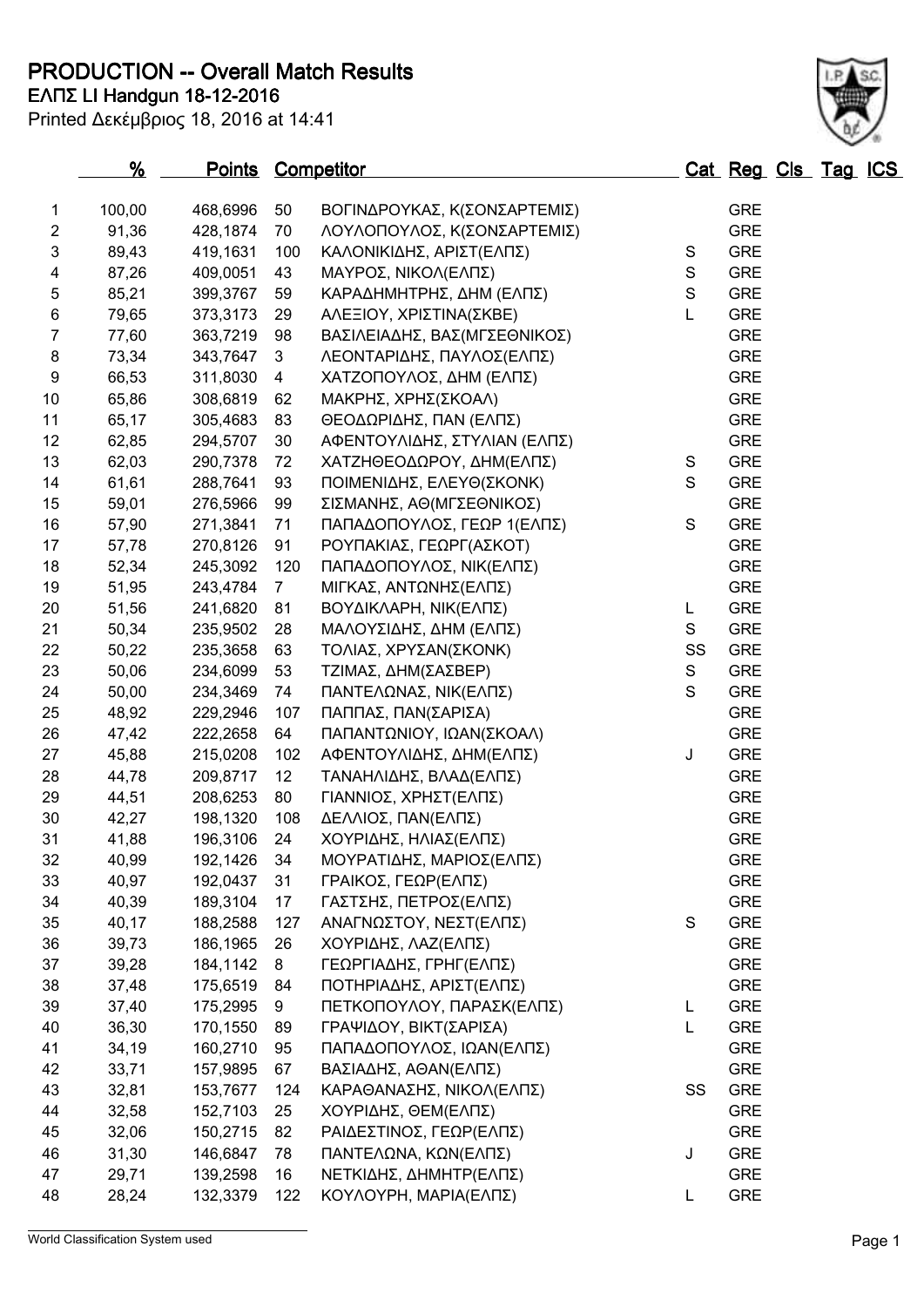**PRODUCTION -- Overall Match Results**

| Printed Δεκέμβριος 18, 2016 at 14:41 |  |
|--------------------------------------|--|
|--------------------------------------|--|

## **ΕΛΠΣ LI Handgun 18-12-2016**

|    | %     | <b>Points Competitor</b> |     |                                |             | Cat Reg Cls Tag ICS |  |  |
|----|-------|--------------------------|-----|--------------------------------|-------------|---------------------|--|--|
| 49 | 27,76 | 130,1019                 | 20  | ΗΛΙΑΔΗΣ, ΧΡΗΣΤ(ΕΛΠΣ)           |             | <b>GRE</b>          |  |  |
| 50 | 26,74 | 125,3315                 | 94  | ΑΝΤΩΝΙΑΔΗΣ, ΣΤΥΛ(ΕΛΠΣ)         |             | <b>GRE</b>          |  |  |
| 51 | 26,66 | 124,9534                 | 87  | ΑΡΒΑΝΙΤΗΣ, ΕΥΑΓ(ΚΕΝΤΑΥΡΟΣ)     |             | <b>GRE</b>          |  |  |
| 52 | 25,84 | 121,0930                 | 75  | ΚΟΥΤΣΟΥΡΑ, ΙΩΑΝ(ΕΛΠΣ)          | L           | <b>GRE</b>          |  |  |
| 53 | 25,62 | 120,0923                 | 56  | ΒΑΣΙΛΕΙΑΔΗΣ, ΑΓΓ (ΣΚΒΕ)        |             | <b>GRE</b>          |  |  |
| 54 | 23,67 | 110,9289                 | 101 | ΑΪΝΑΛΗΣ, ΧΡΗΣΤΟΣ(ΕΛΠΣ)         |             | <b>GRE</b>          |  |  |
| 55 | 23,14 | 108,4553                 | 35  | ΔΟΥΔΟΥ, ΕΛΛΗ(ΕΛΠΣ)             | L           | <b>GRE</b>          |  |  |
| 56 | 22,25 | 104,2730                 | 18  | ΧΑΤΖΗΕΥΣΤΡΑΤΙΟΥ, ΖΑΦ(ΕΛΠΣ)     | L.          | <b>GRE</b>          |  |  |
| 57 | 22,20 | 104,0637                 | 41  | ΔΕΠΟΣ, ΓΕΩΡ(ΕΛΠΣ)              | SS          | <b>GRE</b>          |  |  |
| 58 | 20,60 | 96,5649                  | 15  | ΜΥΛΩΣΗΣ, ΝΙΚ-ΑΛΕΞ(ΕΛΠΣ)        |             | <b>GRE</b>          |  |  |
| 59 | 20,34 | 95,3259                  | 69  | ΒΑΣΙΑΔΗΣ (ΚΩΝ), ΑΘΑΝΑΣ(ΕΛΠΣ)   |             | <b>GRE</b>          |  |  |
| 60 | 20,12 | 94,2919                  | 52  | ΚΝΟWLES, ΜΙC(ΣΑΣΒΕΡΟΙΑΣ)       | SS          | <b>GRE</b>          |  |  |
| 61 | 18,39 | 86,1935                  | 65  | ΠΙΝΔΟΥΡΗΣ, ΚΩΝ(ΛΕΚ)            |             | <b>GRE</b>          |  |  |
| 62 | 17,74 | 83,1624                  | 14  | ΜΥΛΩΣΗΣ, ΚΩΝ(ΕΛΠΣ)             |             | <b>GRE</b>          |  |  |
| 63 | 17,08 | 80,0635                  | 21  | ΗΛΙΑΔΗΣ, ΡΩΜΥΛ(ΕΛΠΣ)           | J           | <b>GRE</b>          |  |  |
| 64 | 17,00 | 79,6781                  | 42  | ΠΗΓΑΔΑΣ, ΑΝΑΣΤ(ΕΛΠΣ)           |             | <b>GRE</b>          |  |  |
| 65 | 16,69 | 78,2460                  | 110 | ΔΟΥΛΔΟΥΡΗΣ, ΔΗΜ(ΣΠΣΠΕΛΛΑΣ)     |             | <b>GRE</b>          |  |  |
| 66 | 14,19 | 66,5134                  | 49  | ΛΑΛΙΩΤΗΣ, ΧΡΙΣΤΟΔ(ΣΚΒΕ)        |             | <b>GRE</b>          |  |  |
| 67 | 14,07 | 65,9390                  | 76  | ΑΝΑΓΝΩΣΤΟΥ, ΑΝΔΡ(ΕΛΠΣ)         |             | <b>GRE</b>          |  |  |
| 68 | 13,32 | 62,4122                  | 111 | ΦΟΥΛΑΤΣΙΚΛΙΔΗΣ, ΚΩΝ(ΣΠΣΠΕΛΛΑΣ) |             | <b>GRE</b>          |  |  |
| 69 | 12,48 | 58,4821                  | 126 | ΙΟΡΔΑΝΙΔΗΣ, ΚΩΝ/ΝΟΣ (ΕΛΠΣ)     |             | <b>GRE</b>          |  |  |
| 70 | 12,43 | 58,2498                  | 60  | ΓΚΟΥΛΑΞΙΩΤΗΣ, ΘΕΟΦ(ΟΠΣΦΑΡΣΑΛ)  |             | <b>GRE</b>          |  |  |
| 71 | 9,46  | 44,3596                  | 11  | ΒΕΝΙΑΔΗΣ, ΣΤΥΛ(ΕΛΠΣ)           |             | <b>GRE</b>          |  |  |
| 72 | 9,02  | 42,2941                  | 121 | ΚΟΥΤΣΟΥΡΑ, ΑΘΑΝ(ΕΛΠΣ)          | J           | <b>GRE</b>          |  |  |
| 73 | 9,02  | 42,2607                  | 47  | ΔΡΑΜΑΛΗΣ, ΠΑΣΧ(ΕΛΠΣ)           |             | <b>GRE</b>          |  |  |
| 74 | 7,77  | 36,4164                  | 46  | ΓΚΟΛΙΑΣ, ΓΕΩΡ(ΣΚΒΕ)            |             | <b>GRE</b>          |  |  |
| 75 | 7,48  | 35,0476                  | 23  | ΚΟΥΡΤΙΔΗΣ, ΔΗΜ(ΣΑΡΙΣΑ)         |             | <b>GRE</b>          |  |  |
| 76 | 6,61  | 30,9867                  | 77  | ΑΝΑΓΝΩΣΤΟΥ, ΣΟΥΖ(ΕΛΠΣ)         | L           | <b>GRE</b>          |  |  |
| 77 | 6,12  | 28,7037                  | 51  | ΣΑΣΛΗΣ, ΘΕΟΔ(ΕΛΠΣ)             |             | <b>GRE</b>          |  |  |
| 78 | 4,81  | 22,5416                  | 32  | ΛΕΟΝΤΙΔΟΥ, ΑΝΤΩΝ(ΕΛΠΣ)         | L           | <b>GRE</b>          |  |  |
| 79 | 4,54  | 21,2701                  | 40  | ΠΑΡΔΗΣ, ΝΙΚ(ΕΛΠΣ)              |             | <b>GRE</b>          |  |  |
| 80 | 4,50  | 21,0921                  | 5   | ΜΗΤΡΟΥΛΗΣ, ΝΙΚΟΛ(ΕΛΠΣ)         |             | <b>GRE</b>          |  |  |
| 81 | 4,45  | 20,8471                  | 88  | ΖΙΚΟΣ, ΓΕΩΡ(ΕΛΠΣ)              |             | <b>GRE</b>          |  |  |
| 82 | 4,23  | 19,8454                  | 68  | ΣΑΜΟΥΗΛΙΔΗΣ, ΠΑΝ(ΣΠΣΠΕΛΛΑΣ)    | $\mathbf S$ | <b>GRE</b>          |  |  |
| 83 | 4,02  | 18,8207                  | 39  | ΧΑΤΖΗΠΡΟΔΡΟΜΟΥ, ΔΗΜ (ΕΛΠΣ)     | S           | <b>GRE</b>          |  |  |
| 84 | 3,67  | 17,1949                  | 19  | ΧΑΤΖΗΕΥΣΤΡΑΤΙΟΥ, ΚΥΡ(ΕΛΠΣ)     |             | <b>GRE</b>          |  |  |
| 85 | 3,28  | 15,3645                  | 37  | ΣΩΣΟΓΛΟΥ, ΑΛΕΞ(ΕΛΠΣ)           | L           | <b>GRE</b>          |  |  |
| 86 | 3,05  | 14,2850                  | 66  | ΚΩΣΤΑΚΑΚΗΣ, ΛΕΩΝ(ΕΛΠΣ)         | SS          | <b>GRE</b>          |  |  |
| 87 | 3,04  | 14,2655                  | 118 | ΚΟΓΙΑ, ΓΕΩΡ(ΕΛΠΣ)              | L.          | <b>GRE</b>          |  |  |
| 88 | 2,73  | 12,7910                  | 113 | ΧΑΤΖΗΠΡΟΔΡΟΜΟΥ, ΑΘΑΝ(ΕΛΠΣ)     | L           | <b>GRE</b>          |  |  |
| 89 | 2,42  | 11,3231                  | 112 | ΤΣΑΛΚΑΜΑ, ΕΥΑΓΓΕΛ(ΕΛΠΣ)        | L           | <b>GRE</b>          |  |  |
| 90 | 2,39  | 11,2029                  | 117 | ΚΟΚΟΒΙΔΗΣ, ΑΠΟΣ(ΕΛΠΣ)          | J           | <b>GRE</b>          |  |  |
| 91 | 2,21  | 10,3399                  | 33  | ΒΑΣΙΛΕΙΑΔΗΣ, ΝΙΚ(ΕΛΠΣ)         | J           | <b>GRE</b>          |  |  |
| 92 | 2,10  | 9,8659                   | 13  | ΣΠΑΝΙΑΣ, ΑΘΑΝ(ΕΛΠΣ)            | SS          | <b>GRE</b>          |  |  |
| 93 | 1,92  | 8,9840                   | 123 | ΜΠΑΡΜΠΑΣ, ΔΗΜ(ΕΛΠΣ)            | SS          | <b>GRE</b>          |  |  |
| 94 | 1,82  | 8,5502                   | 116 | ΚΟΚΟΒΙΔΟΥ, ΜΑΡΙΑ(ΕΛΠΣ)         | J           | <b>GRE</b>          |  |  |
| 95 | 1,77  | 8,2961                   | 119 | ΚΟΚΟΒΙΔΗΣ, ΕΥΡΥΣΘ(ΕΛΠΣ)        | J           | <b>GRE</b>          |  |  |
| 96 | 1,74  | 8,1554                   | 115 | ΜΑΜΜΟΣ, ΑΠΟΣΤ(ΕΛΠΣ)            |             | <b>GRE</b>          |  |  |

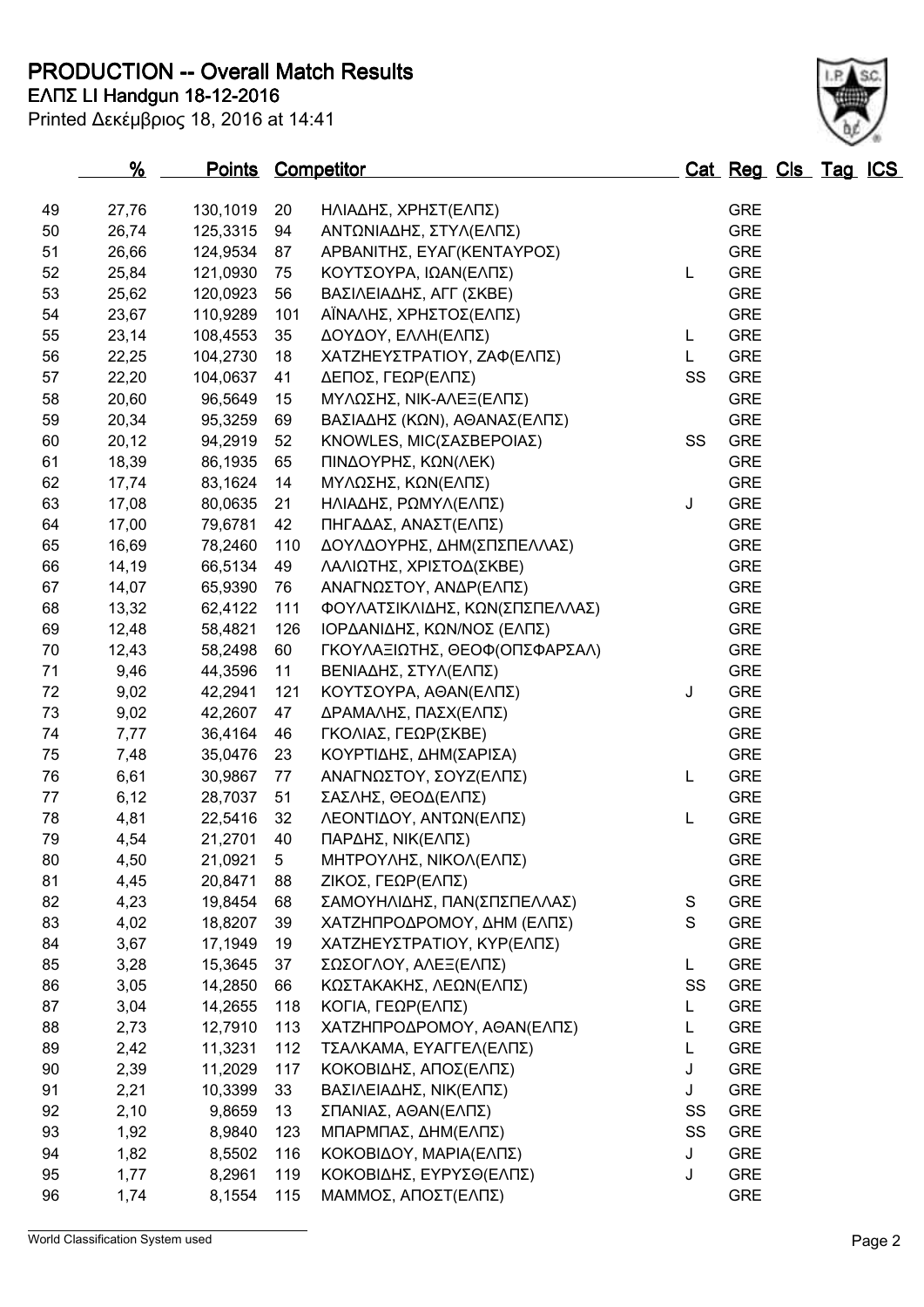Printed Δεκέμβριος 18, 2016 at 14:41 **ΕΛΠΣ LI Handgun 18-12-2016 PRODUCTION -- Overall Match Results**

|     | %    | <b>Points Competitor</b> |    |                            |  | Cat Reg Cls Tag ICS |  |
|-----|------|--------------------------|----|----------------------------|--|---------------------|--|
| -97 | 1.71 | 8.0104 1                 |    | ΑΝΑΓΝΩΣΤΟΠΟΥΛΟΣ, ΔΗΜ(ΕΛΠΣ) |  | <b>GRE</b>          |  |
| -98 | 1.68 | 7.8772 36                |    | ΓΙΔΑΡΗΣ, ΓΕΩΡ(ΕΛΠΣ)        |  | <b>GRE</b>          |  |
| -99 | 0.00 | 0.0000                   | 92 | ΛΟΥΠΕΪΔΟΥ, ΚΥΡ(ΑΣΟΛΠ)      |  | <b>GRE</b>          |  |

World Classification System used **Page 3** 

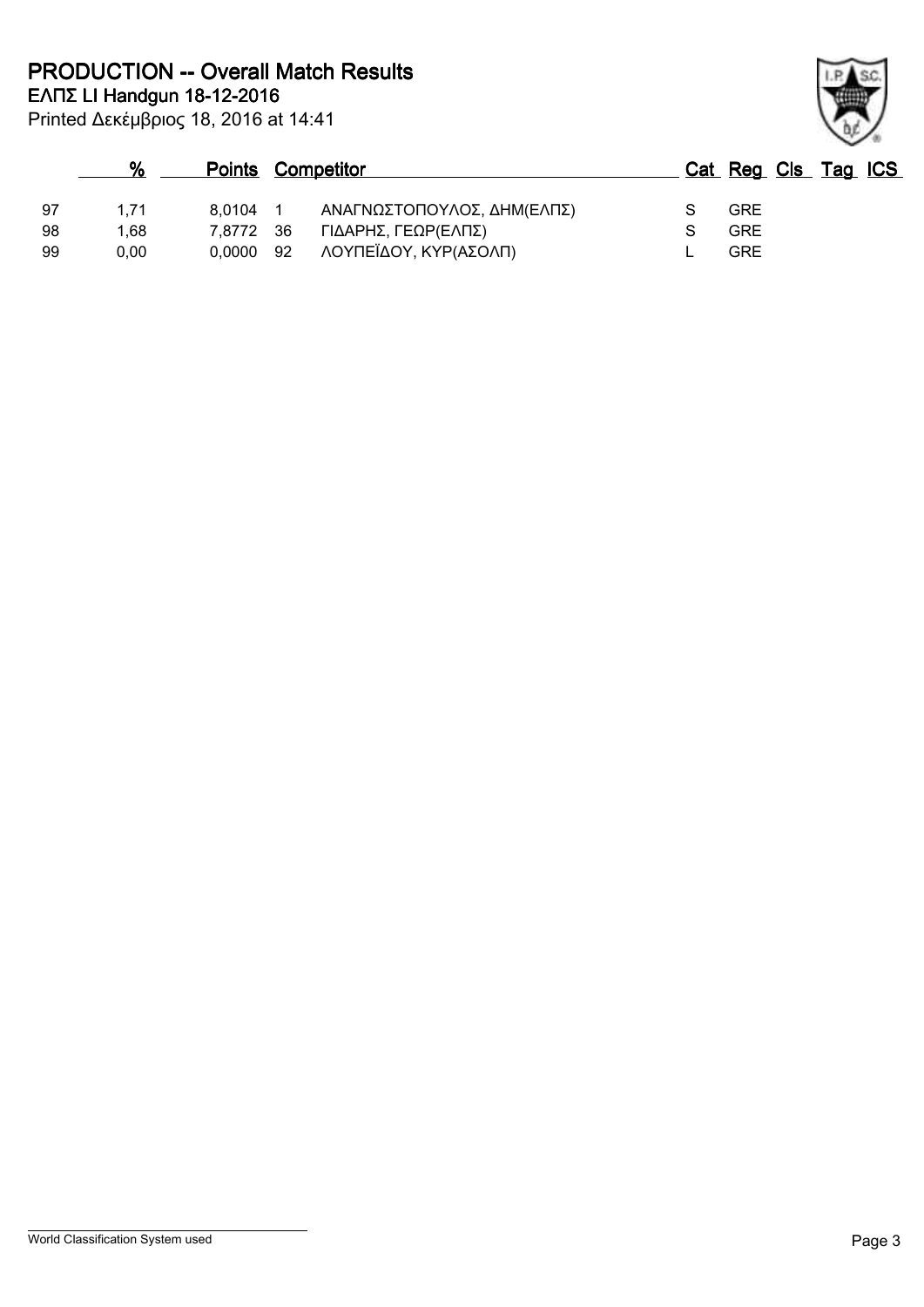|        | <b>Points Competitor</b> |                             | Cat Reg Cls Tag ICS |
|--------|--------------------------|-----------------------------|---------------------|
| 100.00 | 35.0000 79               | ΛΕΒΕΝΤΟΠΟΥΛΟΣ, ΝΕΣΤΟΣ(ΕΛΠΣ) | <b>GRE</b>          |